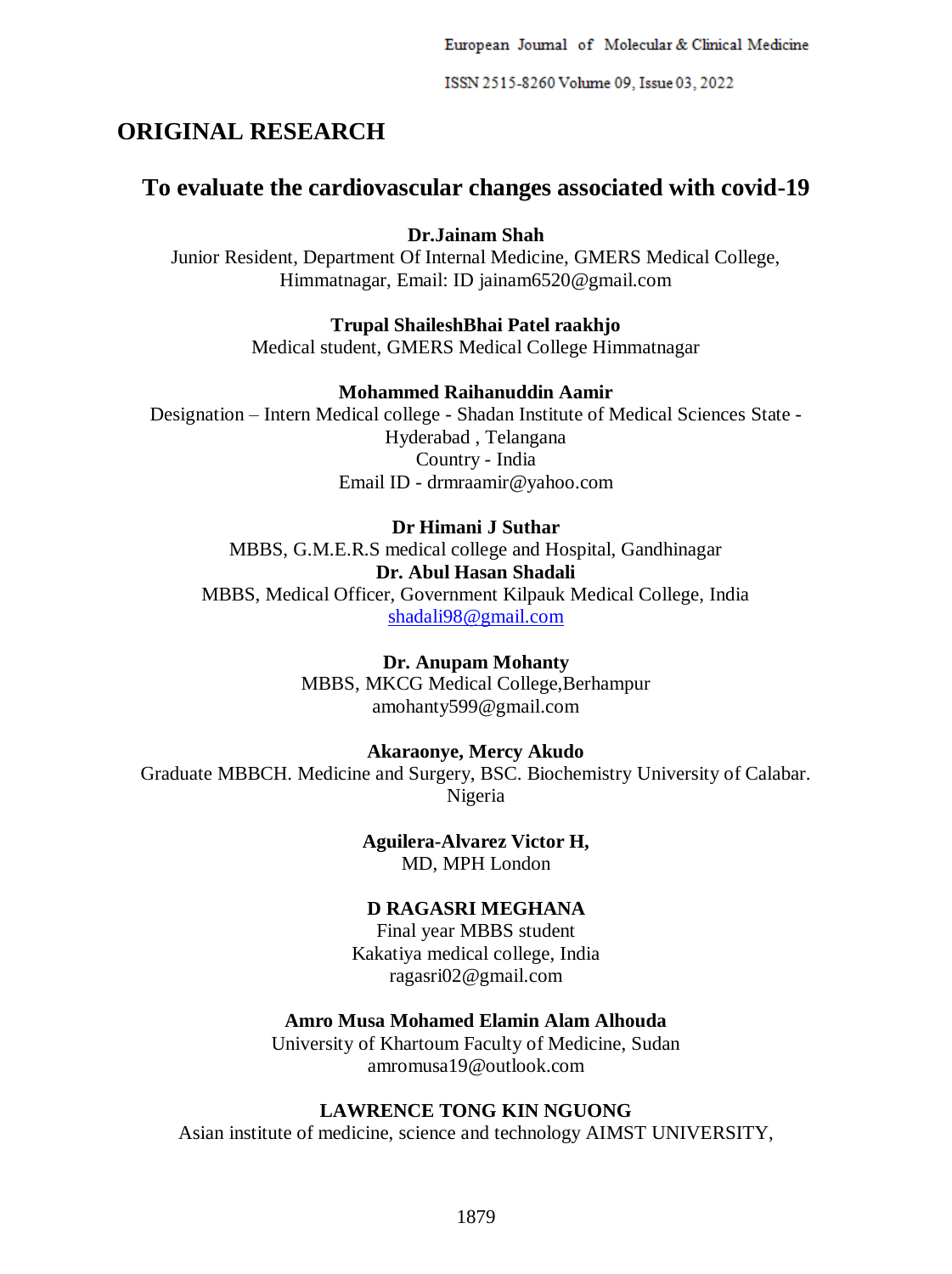European Journal of Molecular & Clinical Medicine

ISSN 2515-8260 Volume 09, Issue 03, 2022

KEDAH MALAYSIA, Email: kh2013tong@yahoo.com

# **Christopher Adereti**

Designation - 4th year medical student Medical School - Ross University School of Medicine (located in Barbados) Home Country- USA Email - cadereti@hotmail.com

### **Alejandra Lopez M.D,**

Mexico City, Universidad La Salle

### **Muhammad Haseeb**

Medical Officer, MBBS, Allama Iqbal Medical College, Pakistan

## **Nargis Tabasom Mateen**

Graduate, Lahore Medical and Dental College, Pakistan, nargistmateen@gmail.com

## **Amro Musa Mohamed Elamin Alam Alhouda**

University of Khartoum Faculty of Medicine, Sudan amromusa19@outlook.com

### **Nargis Tabasom Mateen**

Graduate, Lahore Medical and Dental College, Pakistan

### **ABSTRACT**

**Aim:** To evaluate the cardiovascular changes associated with covid-19

**Methods:** One hundred consecutive patients diagnosed with COVID-19 infection underwent complete echocardiographic evaluation within 24 hours of admission and were compared with reference values. Echocardiographic studies included left ventricular (LV) systolic and diastolic function and valve hemodynamics and right ventricular (RV) assessment, as well as lung ultrasound. A second examination was performed in case of clinical deterioration.

**Results:** Clinical data were collected in 120 consecutive patients hospitalized with COVID-19 infection. A total of 20 patients were excluded because they did not undergo echocardiographic assessment. The reasons for not performing the echocardiogram were as follows: hospital discharge within 24 hours of admission (8 patients), patient refusal (2 patient), and death shortly after hospitalisation (8 patients, all >80 years of age and with a "do not resuscitate" status).

**Conclusions:** patients presenting with clinical deterioration at follow-up, acute RV dysfunction, with or without deep vein thrombosis, is more common, but acute LV systolic dysfunction was noted in ≈20%.

**Keywords:** Cardiovascular changes, Covid-19

## **Introduction**

Coronavirus disease 2019 (COVID-19) was first reported in Wuhan, China, in late December  $2019$ <sup>1-3</sup> Since then, COVID-19 has spread rapidly worldwide and has become a global pandemic affecting >200 countries and territories, with an unprecedented effect not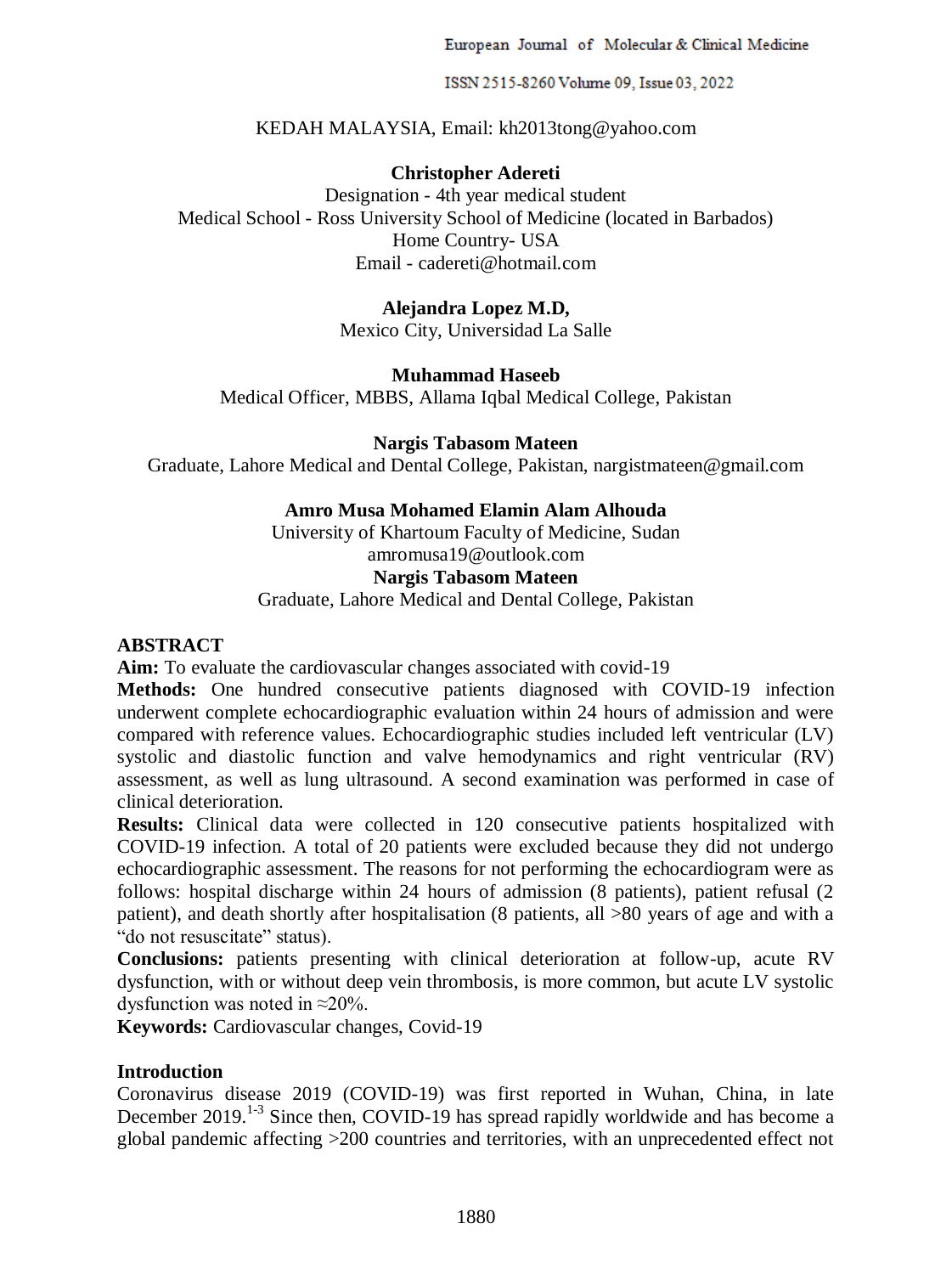only on public health, but also social and economic activities. The exponential increase in the number of patients with COVID-19 in the past 6 months has overwhelmed health-care systems in numerous countries across the world. At present, preventive vaccines and prophylactic therapies for COVID-19 are not available.

COVID-19 is caused by severe acute respiratory syndrome coronavirus 2 (SARS-CoV-2), which is a member of the genus Betacoronavirus like the two other coronaviruses that have caused pandemic diseases (severe acute respiratory syndrome coronavirus (SARS-CoV) and Middle East respiratory syndrome coronavirus (MERS-CoV)).<sup>1-4</sup> As with SARS-CoV and MERS-CoV, SARS-CoV-2 causes a respiratory infection, which leads to viral pneumonia and acute respiratory distress syndrome (ARDS) in some patients.<sup>1</sup>However, in addition to respiratory symptoms, uncontrolled SARS-CoV-2 infection can trigger a cytokine storm, whereby pro-inflammatory cytokines and chemokines such as tumour necrosis factor-α, IL-1β and IL-6 are overproduced by the immune system, resulting in multiorgan damage.<sup>5</sup> Furthermore, COVID-19 causes coagulation abnormalities in a substantial proportion of patients, which can lead to thromboembolic events.<sup>6,7</sup> The genomic sequence<sup>1-3,8</sup> and viral protein structure<sup>9-11</sup> of SARS-CoV-2 have been studied intensively since its emergence. To date, research shows that SARS-CoV-2 shares many biological features with SARS-CoV owing to 79.6% genomic sequence identity.<sup>1,2</sup> In particular, both SARS-CoV and SARS-CoV-2 use the same system of cell entry, which is triggered by binding of the viral spike (S) protein to angiotensin-converting enzyme 2 (ACE2) on the surface of the host cell.

Understanding the biological features of the virus will contribute to the development of diagnostic tests, vaccines and pharmacological therapies and can further our knowledge of tissue tropism. Early clinical data indicate that both the susceptibility to and the outcomes of COVID-19 are strongly associated with cardiovascular disease (CVD).<sup>12–16</sup>

### **Material and methods**

This prospective observational study was carried out in the Department of General Medicine and Department of Paediatrics, after taking the approval of the protocol review committee and institutional ethics committee of GMC,Amritsar.

100 consecutive adult patients COVID- 19 infection were included in this study. All patients had a diagnosis of COVID-19 infection confirmed by a positive reversetranscriptase polymerase chain reaction assay for severe acute respiratory syndrome coronavirus 2 in a respiratory tract sample. Demographic data, co-morbid conditions, medications, physical examination, lung ultrasound, and laboratory findings (including troponin-I levels) were systematically recorded. Patients were risk-stratified according to their COVID-19 Modified Early Warning Score (MEWS) and Sequential Organ Failure Assessment score.17,18 A summary of MEWS calculation is presented in Table I in the Data Supplement. All patients underwent comprehensive transthoracic echocardiography within 24 hours of admission as part of a predefined step-by-step protocol. Clinical and imaging data were collected prospectively. Patients who then experienced clinical deterioration underwent repeat echocardiographic assessment. Clinical deterioration was defined as either death or respiratory, hemodynamic, or cardiac deterioration. Respiratory deterioration was defined as acute new-onset hypoxemia requiring mechanical ventilation, veno-venous extracorporeal membrane oxygenation, or both. Hemodynamic deterioration was defined as persistent hypotension requiring vasopressors to maintain a mean arterial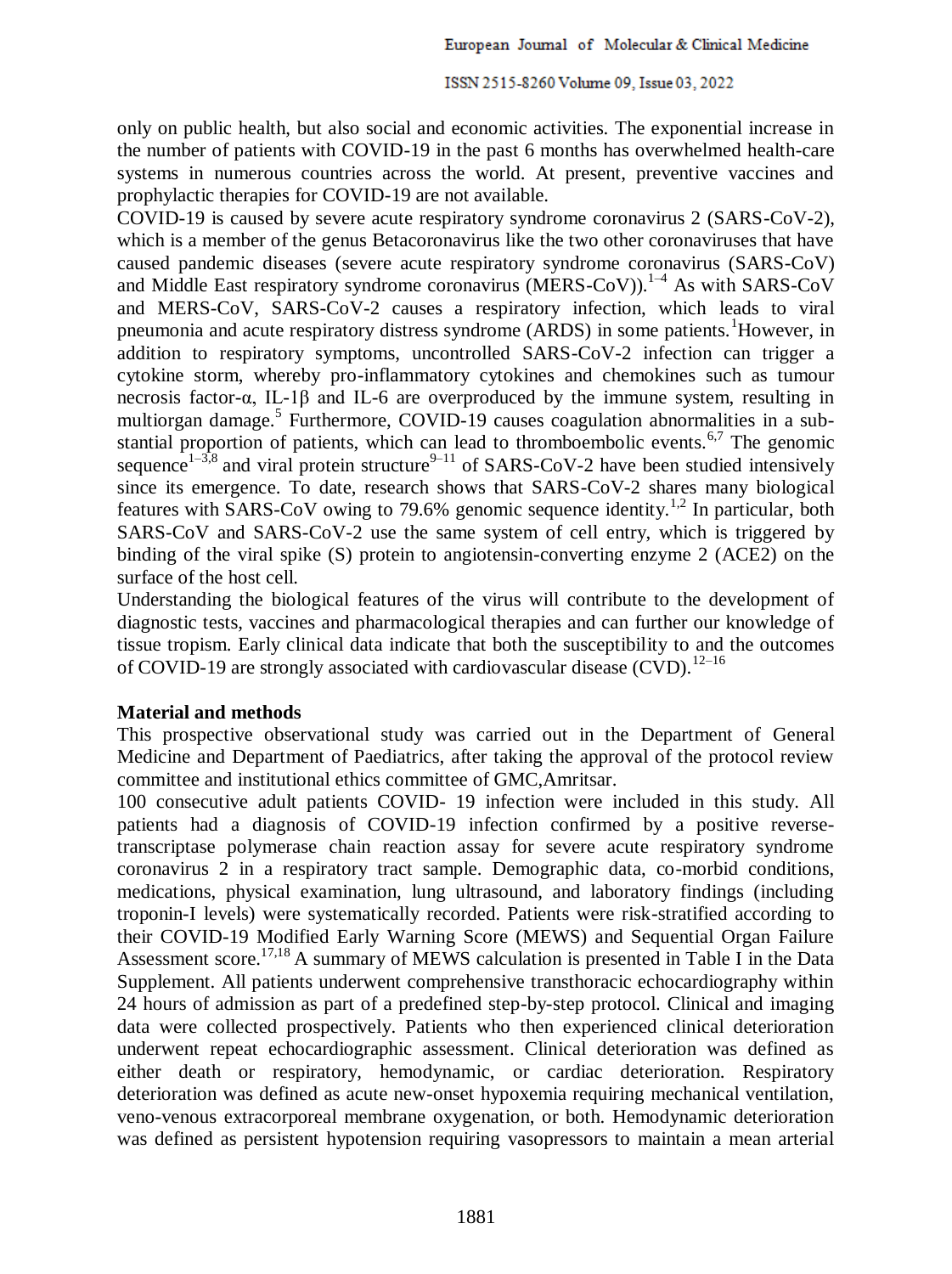pressure  $\geq 65$  mm Hg and having a serum lactate level  $\geq 2$  mmol/L despite adequate volume resuscitation. Cardiac deterioration was defined as either an increase in serum levels of cardiac troponin-I above the 99th percentile upper reference limit or malignant arrhythmia (defined as rapid ventricular tachycardia lasting >30 seconds, inducing hemodynamic instability or ventricular fibrillation). The ethics committee of GMC,Amritsar approved the study (Institutional Review Board No 6547832and voided the requirement of informed consent for the echocardiographic assessment. To evaluate the presence of subtle echocardiographic abnormalities, we compared the echocardiographic characteristics in patients with COVID-19 infection with the reference values previously published.<sup>19,2021</sup> Echocardiography

Echocardiography was performed in a standard manner with the same equipment (CX 50, Philips Medical Systems, Bothell, WA) by cardiologists with expertise in echocardiographic recording and interpretation. In accordance to current guidelines,<sup>22</sup> the following measures were undertaken to minimize the risk of infection: (1) All echocardiographic studies were bedside studies performed at the designated COVID-19 intensive care or internal ward units. (2) All echo- cardiographic examinations were performed with small dedicated scanners because their disinfection is easier than that of larger machines with high-end ultrasound systems.

These echocardiographic scanners were set aside in each COVID-19–designated ward to minimize the risk of infection spread. (4) Personal protection at the time of echocardiographic recordings included airborne precautions, made up of N-95 respirator masks, fluid-resistant gowns, 2 sets of gloves, head covers, eye shields, and shoe covers. (5) Electrocardiographic monitoring during imaging was omitted, and all measurements were performed offline to reduce exposure and contamination.

Left ventricular (LV) diameters, volumes, ejection fraction (LVEF), and mass were measured as recommended.<sup>19</sup>Measurements of mitral inflow included the peak early filling (E wave) and late diastolic filling (A wave) velocities, E/A ratio, and deceleration time of early filling velocity. Early diastolic mitral septal and lateral annular velocities were measured in the apical 4-chamber view.<sup>20</sup> Left atrial volume was calculated with the biplane area-length method at end systole. Forward stroke volume was calculated from the LV outflow tract with subsequent calculation of cardiac output and index.

Right Ventricular Assessment

From 4-chamber views encompassing the entire right ventricle (RV), end-systolic and enddiastolic RV areas and tricuspid annulus were measured. Apart from qualitative grading, RV function was evaluated by tricuspid annular plane systolic excursion, systolic tricuspid lateral annular velocity (RV S') measured in the apical 4-chamber view, fractional area change, and index of myocardial performance (Tei index).19,23 Hemodynamic right-sided assessment included the measurement of the pulmonic flow acceleration time (AT) velocity to assess pulmonary vascular resistance.<sup>21</sup>

Lung Ultrasound

We performed lung ultrasonography on all patients with COVID-19 infection using a 6 zone method for each lung, including a scan of the anterior, lateral, and posterior aspects of the thorax. A point scoring system was used for each region and ultrasound pattern: A lines (normal reverberation artifacts of the pleural line that, when accompanied by lung sliding, correspond to normal aeration of the lung) were equal to 0 points; B lines (shining lines vertical to the pleural line, arising from it and reaching the edge of the screen erasing A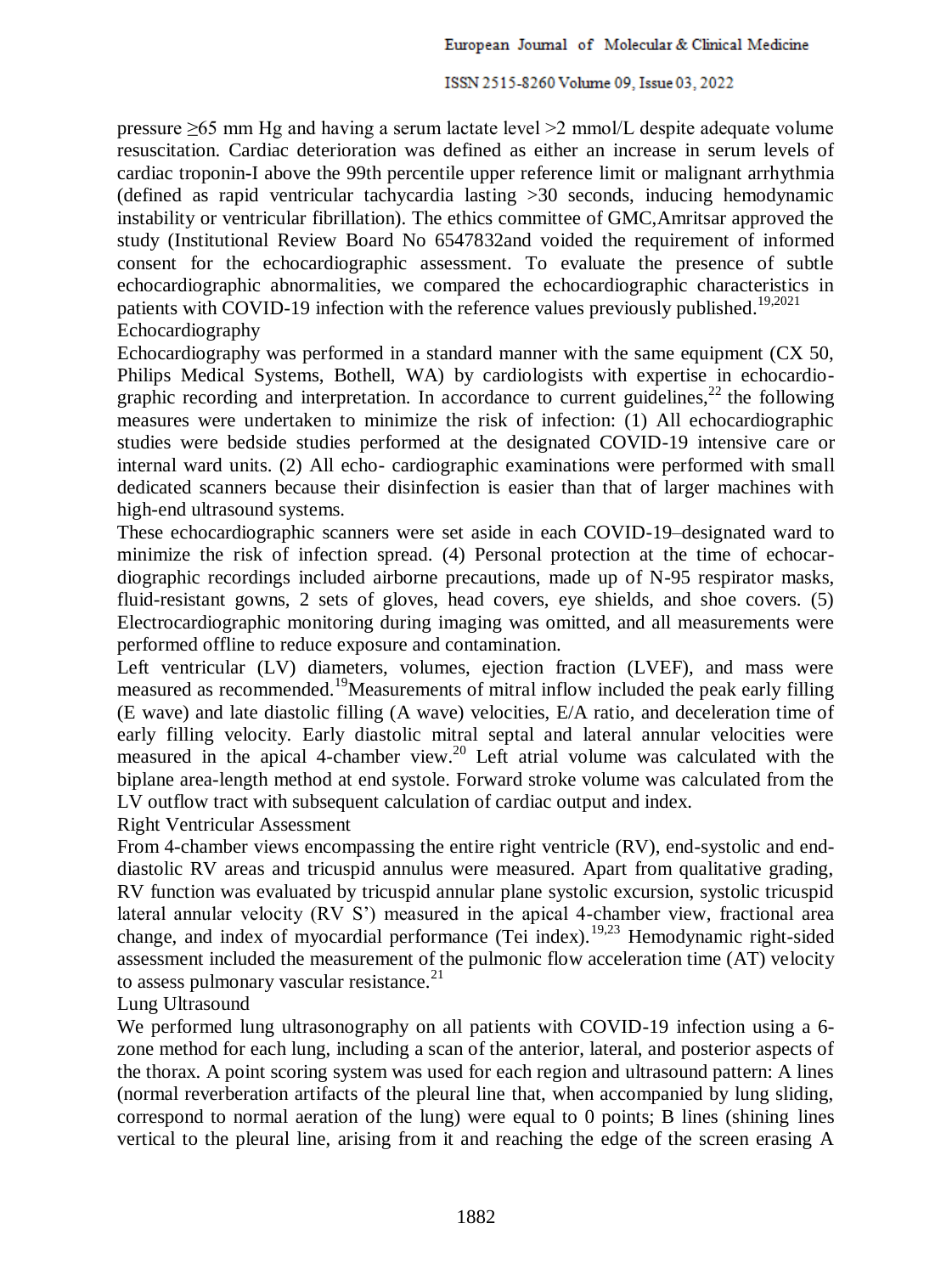lines, which represent reverberation artifact through edematous interlobular septa or alveoli) were divided into B1 (separated B lines that correspond to moderate lung aeration loss), equal to 1 point, and B2 (coalescent B lines that correspond to severe lung aeration loss), equal to 2 points. Lung consolidation received 3 points. Thus, a lung ultrasound score of 0 was normal and 36 was the worst. $^{24}$ 

Results

the study group included 100 patients who underwent echocardiographic evaluation  $(66.1\pm17.3$  years of age, 63% male). At the time of baseline echocardiographic evaluation, all patients had dyspnea at rest, stratified to mild disease (oxygen saturation ≥94% at room air) in 61, moderate disease (need for noninvasive oxygen) in 29, and severe disease (need for mechanical ventilation) in 10. Table 1 shows the baseline characteristics and echocardiographic assessments of all patients and stratified by echocardiography results. Comorbidities were present in 18 of patients, with hypertension being the most common, followed by diabetes mellitus, obesity, and coronary artery disease. The most common symptoms on admission were respiratory, followed by only fever, chest pain, and fatigue. Troponin-I, CRP, BNP, and D- dimer were elevated in 22%, 88%, 30%, and 60%, respectively. Bilateral infiltration was the most common chest x-ray manifestation. Pleural effusion and lobar infiltration were rare. Baseline echocardiographic characteristics of patients with COVID-19 infection compared with reference values<sup>19,20,21</sup>are shown in Table II in the Data Supplement. Compared with reference values, patients had smaller LVs and lower LVEF, resulting in

| Parameter              | All $(n=100)$   | Normal<br>Echocardiogra<br>$m(n=30)$ | Abnormal<br>Echocardiogra<br>$m(n=70)$ | P Value |
|------------------------|-----------------|--------------------------------------|----------------------------------------|---------|
| Age, mean $\pm SD$ , y | $66.1 \pm 17.3$ | $65.9 \pm 20$                        | $69.8 \pm 16$                          | 0.57    |
| Male, $n$ $(\%)$       | 65(65)          | 19(63.33)                            | 47(78.33)                              | 0.24    |
| Cause of admission, %  |                 |                                      |                                        | 0.45    |
| Respiratory            | 65              | 53                                   | 63                                     |         |
| Fever                  | 8               | 14                                   | 8                                      |         |
| Chest pain             | 9               | $\overline{7}$                       | 11                                     |         |
| Fatigue                | 5               | 9                                    | $\overline{4}$                         |         |
| Neurological           | $\overline{4}$  | $\Omega$                             | $\overline{4}$                         |         |
| Gastrointestinal       | 8               | 5                                    | $\overline{4}$                         |         |
| Comorbidity            | 18              | 12                                   | 6                                      |         |

Table 1. Baseline Characteristics\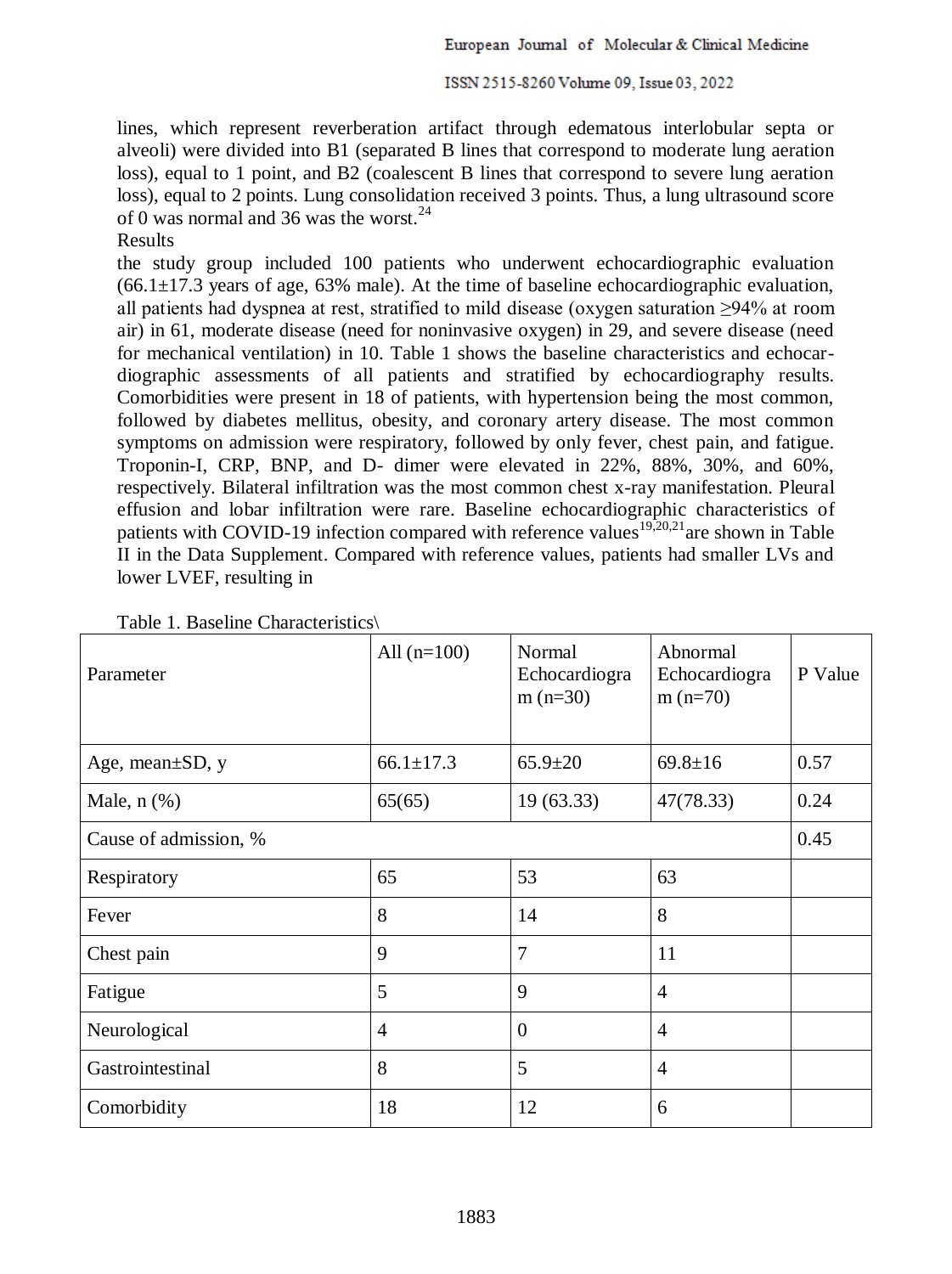| Body surface area, mean±SD, m2                             | $1.90 \pm 0.2$ | $1.84 \pm 0.3$ | $1.10 \pm 0.3$ | 0.17 |
|------------------------------------------------------------|----------------|----------------|----------------|------|
| Ischemic heart disease, n (%)                              | 18(18)         | 5(16.6)        | 13 (18.57)     | 0.47 |
| Congestive heart failure, n (%)                            | 10(10)         | 5(16.6)        | 5(7.1)         | 0.81 |
| S/P coronary artery bypass graft, n<br>(% )                | 6(6)           | 2(6.6)         | 4(5.7)         | 0.52 |
| Atrial fibrillation/flutter, n (%)                         | 17(15)         | 5(16.6)        | 11(15.7)       | 0.59 |
| Transient ischemic attack/stroke, n<br>(% )                | 13(11)         | 5(16.6)        | 8(10)          | 0.75 |
| Peripheral artery disease, n (%)                           | 4(3)           | 0(0)           | 4(5.7)         | 0.11 |
| Chronic<br>obstructive<br>pulmonary<br>disease, $n$ $(\%)$ | 5(4)           | 3(10)          | 2(2.8)         | 0.06 |
| Asthma, $n$ $(\%)$                                         | 9(7)           | 3(10)          | 6(8.5)         | 0.81 |
| Chronic kidney disease, n (%)                              | 12(10)         | 3(10)          | 9(12.8)        | 0.35 |
| Diabetes mellitus, n (%)                                   | 31(29)         | 8(26.6)        | 23(32.8)       | 0.27 |
| Smoking, n (%)                                             | 10(8)          | 3(10)          | 7(10)          | 0.63 |
| Hypertension, $n$ $(\%)$                                   | 60(57)         | 16(53.3)       | 44 (62.8)      | 0.13 |
| Obesity, $n$ $(\%)$                                        | 31(29)         | 10(33.3)       | 21(30)         | 0.98 |
| Malignancy, n (%)                                          | 7(5)           | 2(6.6)         | 5(7.1)         | 0.52 |
| Aspirin, $n$ $(\%)$                                        | 26(24)         | 9(30)          | 17(24.2)       | 0.75 |
| P2Y12 inhibitor, $n$ (%)                                   | 7(5)           | 3(10)          | 4(5.7)         | 0.70 |
| Direct oral anticoagulant, n (%)                           | 15(13)         | 4(13.3)        | 11(15.7)       | 0.42 |
| Angiotensin-converting enzyme, n<br>(% )                   | 19(17)         | 9(30)          | 10(14.2)       | 0.15 |
| Angiotensin receptor blocker, n<br>(% )                    | 19(17)         | 5(16.6)        | 14(20)         | 0.37 |
| Diuretics, $n$ $(\%)$                                      | 20(18)         | 5(16.6)        | 15(21.4)       | 0.47 |
| $\beta$ -Blocker, n $(\%)$                                 | 27(25)         | 7(23.3)        | 20(28.5)       | 0.22 |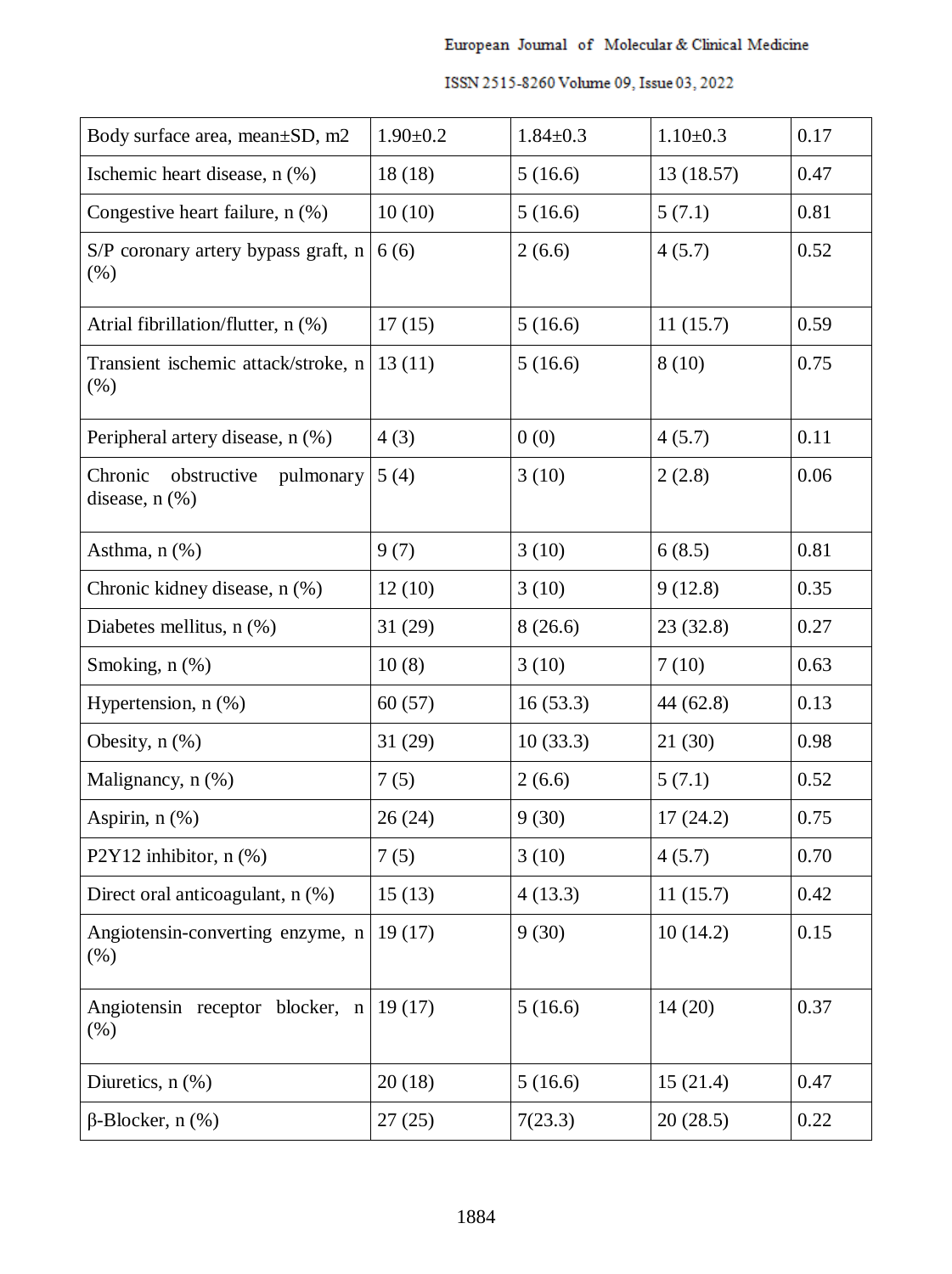| Systemic corticosteroids, n (%)                            | 4(2)            | 2(6.6)          | 2(2.8)          | 0.60 |
|------------------------------------------------------------|-----------------|-----------------|-----------------|------|
| Other anti-inflammatories, n (%)                           | 5(3)            | 2(6.6)          | 3(4.2)          | 0.98 |
| Hemoglobin, mean±SD, g/dL                                  | $14.1 \pm 1.10$ | $14.5 \pm 1.10$ | $13.9 \pm 1.10$ | 0.18 |
| cells,<br>White<br>blood<br>$mean \pm SD$ ,<br>$103/\mu L$ | $8.9 \pm 4.3$   | $8.5 \pm 2.10$  | $9.1 \pm 4.7$   | 0.76 |
| Neutrophils, mean $\pm$ SD, 103/ $\mu$ L                   | $6.9 \pm 3.10$  | $6.7 \pm 3.1$   | $7.1 \pm 4.3$   | 0.68 |
| Lymphocytes, mean $\pm$ SD, 103/ $\mu$ L                   | $2.2 + 1$       | $2.1 \pm 0.8$   | $2.3 \pm 1.2$   | 0.57 |
| Platelets, mean±SD, 103/µL                                 | $211 + 87$      | $216 \pm 86$    | $207 + 86$      | 0.71 |
| Sodium, mean±SD, mmol/L                                    | $137.5 \pm 4.6$ | 138.6±4.6       | $137.0 \pm 4.6$ | 0.11 |
| Potassium, mean±SD, mmol/L                                 | $5.1 \pm 0.4$   | $5.1 \pm 0.4$   | $5.1 \pm 0.5$   | 0.88 |
| Creatinine, median $(IQR)$ , mg/dL                         | $0.10(0.7-1.2)$ | $0.86(0.6-1.0)$ | $0.96(0.7-1.3)$ | 0.03 |
| Blood urea nitrogen,<br>$mean \pm SD$ ,<br>mg/dL           | $24.2 \pm 17.1$ | $23.8 \pm 19$   | $24.4 \pm 14$   | 0.43 |
| median<br>Lactate<br>dehydrogenase,<br>(IQR), U/L          | 475 (364-677)   | 391 (278-605)   | 494 (373-683)   | 0.70 |
| Bilirubin, mean±SD, mg/dL                                  | $0.58 \pm 0.41$ | $0.50 \pm 0.21$ | $0.62 \pm 0.48$ | 0.76 |
| Aspartate<br>aminotransferase,<br>median (IQR), U/L        | $36(26-61)$     | $36(25-65)$     | $35(27-61)$     | 0.76 |
| transaminase,<br>median<br>Alanine<br>(IQR), U/L           | $28(19-55)$     | $29(20-61)$     | $32(18-51)$     | 0.87 |
| Albumin, mean±SD, g/L                                      | $39.5 \pm 5.1$  | $40.1 \pm 5.3$  | $39.3 \pm 5.0$  | 0.66 |
| C-reactive<br>protein,<br>$mean \pm SD$ ,<br>mg/L          | $80.1 \pm 66$   | $63.8 + 72$     | $81.4 \pm 62$   | 0.44 |
| C-reactive protein $>5$ mg/L, n (%)                        | 86 (88)         | 23(76.6)        | 63 (90)         | 0.05 |
| Troponin-I, median $(IQR)$ , ng/L                          | $12(5-39)$      | $12(3-33)$      | $12(6-46)$      | 0.39 |
| Troponin-I > $28 \text{ ng/L}$ , n (%)                     | 22(22)          | 6(20)           | 16(22.8)        | 0.44 |
| BNP, median (IQR), pg/mL                                   | $44(18-144)$    | $32(18-23)$     | $44(18-160)$    | 0.44 |

| ISSN 2515-8260 Volume 09, Issue 03, 2022 |  |
|------------------------------------------|--|
|------------------------------------------|--|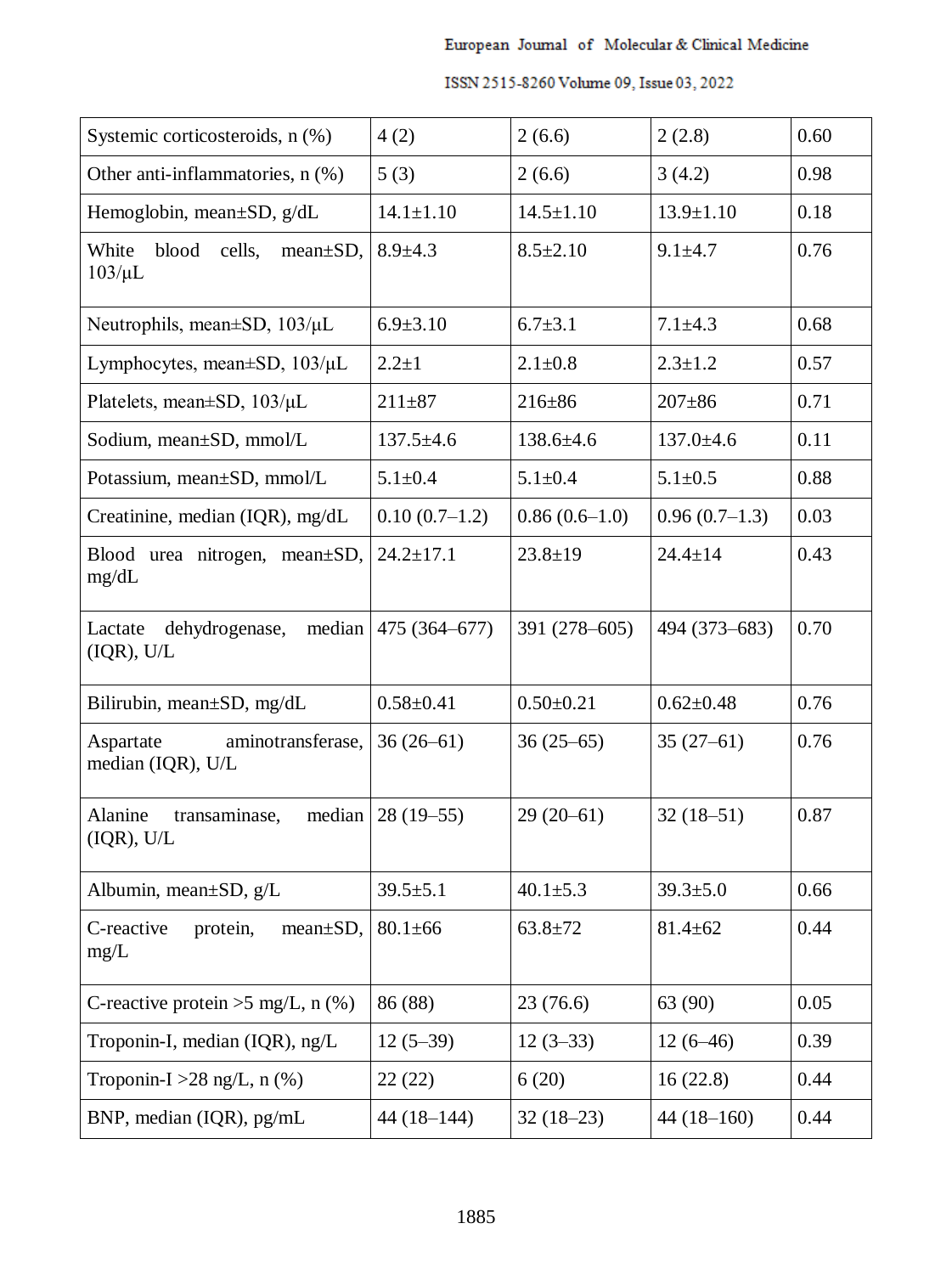| BNP > 80 pg/mL, $n$ (%)                           | 32(30)                     | 6(20)                      | 26(37.1)                   | 0.01  |
|---------------------------------------------------|----------------------------|----------------------------|----------------------------|-------|
| D-dimer, mean $\pm SD$ , mg/L                     | $0.9(0.4-1.7)$             | $0.9(0.2-0.9)$             | $0.7(0.3-1.4)$             | 0.67  |
| D-dimer $>0.5$ mg/L, n (%)                        | 60(60)                     | 19(63.3)                   | 41 $(58.5)$                | 0.82  |
| Fibrinogen, mean±SD, mg/dL                        | $551.3 \pm 150$            | $513.1 \pm 182$            | $566.0 \pm 133$            | 0.24  |
| Ferritin, median (IQR), ng/mL                     | $404(171-835)$             | $311(162 - 626)$           | 526 (193-945)              | 0.26  |
| Lung crackles, $n$ $(\%)$                         | 28 (28)                    | 9(30)                      | 19(27.1)                   | 0.87  |
| Leg edema, $n$ $(\%)$                             | 6(6)                       | 0(0)                       | 6(8.5)                     | 0.05  |
| Heart rate, mean±SD, bpm                          | $84 \pm 15$                | $81.1 \pm 15$              | $84.4 \pm 14$              | 0.41  |
| Systolic blood pressure, mean±SD,<br>$mm$ Hg      | $134 \pm 23$               | $123 \pm 19$               | $140+20$                   | 0.004 |
| blood<br>Diastolic<br>pressure,<br>mean±SD, mm Hg | $76 \pm 14$                | $77 + 14$                  | $71 + 13$                  | 0.32  |
| O2 saturation, median (IQR)                       | 96 (89-98)                 | 93.5 (91.2–98)             | 94 (92-98)                 | 0.74  |
| Temperature, median (IQR), $^{\circ}C$            | 38.1<br>$(36.7 -$<br>37.7) | 38.2<br>$(36.8 -$<br>37.5) | 38.1<br>$(36.6 -$<br>37.6) | 0.38  |
| Lobar infiltration, $n$ $(\%)$                    | 14(14)                     | 3(10)                      | 11(15.7)                   | 0.27  |
| Bilateral infiltration, n (%)                     | 47 (47)                    | 14(46.6)                   | 33(47.1)                   | 0.55  |
| Pleural effusion, n (%)                           | 18(18)                     | 6(20)                      | 12(17.1)                   | 0.94  |
| Hilar congestion, $n$ (%)                         | 10(10)                     | 3(10)                      | 7(10)                      | 0.66  |
| Normal sinus rhythm, n (%)                        | 79 (79)                    | 24 (88)                    | 55 (78.5)                  | 0.41  |
| Atrial fibrillation/flutter, n (%)                | 8(8)                       | 4(13.3)                    | 4(5.7)                     | 0.34  |
| Right bundle-branch block, n (%)                  | 7(7)                       | 3(10)                      | 4(5.7)                     | 0.69  |
| Left bundle-branch block, $n$ $(\%)$              | 4(4)                       | 0(0)                       | 4(5.7)                     | 0.21  |
| ST-segment elevation, $n$ (%)                     | 4(4)                       | 0(0)                       | 4(5.7)                     | 0.21  |
| ST-segment depression, $n$ $(\%)$                 | 6(6)                       | 0(0)                       | 4(5.7)                     | 0.07  |
| T-wave inversion, $n$ $(\%)$                      | 12(10)                     | 4(13.3)                    | 8(11.4)                    | 0.88  |
| Long $QT$ , n $(\%)$                              | 8(6)                       | 2(6.6)                     | 6(8.5)                     | 0.38  |

| ISSN 2515-8260 Volume 09, Issue 03, 2022 |  |  |
|------------------------------------------|--|--|
|                                          |  |  |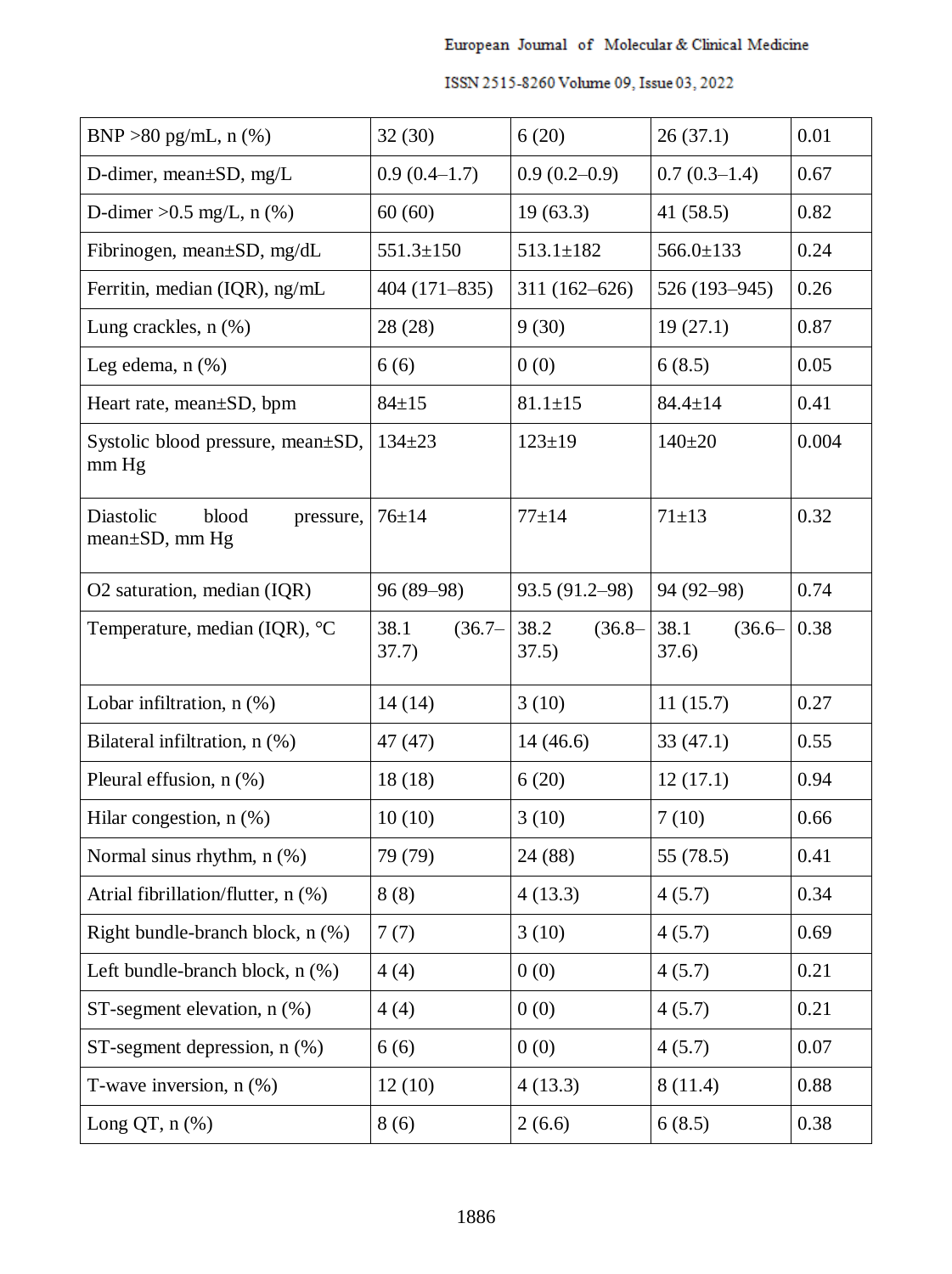| $QTe$ , mean $\pm SD$ , ms                                       | $417.3 \pm 53$ | $422.7 \pm 26$ | $414.8 \pm 62$ | 0.84 |
|------------------------------------------------------------------|----------------|----------------|----------------|------|
| Failure<br>Sequential<br>Organ<br>Assessment score, median (IQR) | $4(0-3)$       | $2(0-4)$       | $2(0-3)$       | 0.72 |
| MEWS, median [IQR]                                               | $6(2-7)$       | $5.5(2-8)$     | $5(3-7)$       | 0.63 |
| MEWS 3 grades, $n$ $(\%)$                                        |                |                |                | 0.78 |
| Low                                                              | 55(55)         | 17(56.6)       | 38 (54.2)      |      |
| Medium                                                           | 22(22)         | 7(23.3)        | 14(20)         |      |
| High                                                             | 30(30)         | 11(36.6)       | 19(27.1)       |      |
| ultrasound<br>median<br>Lung<br>score,<br>(IQR)                  | $16(7-21)$     | $17(6-22)$     | $16(7-20)$     | 0.92 |

ISSN 2515-8260 Volume 09, Issue 03, 2022

lower stroke volume. Nevertheless, 90% of patients had normal LVEF. Low LVEF caused by ischemic heart disease was known in 2 of the 10 patients with low LVEF. Evaluation of indexes of LV filling pressure showed enlarged left atrial volume and increased average E/e ratio compared with reference values. Nevertheless, most patients (80%) did not have clearly elevated LV filling pressure  $(E/e \geq 14)$ . On the other hand, RV was enlarged in ≈40% of patients. In terms of indexes of RV function, pulmonary AT was shorter and RV S' and RV fractional area change were lower than reference values, but tricuspid annular plane systolic excursion and Tei index were in the normal range in the majority of patients. The most common echocardiographic pattern among patients with COVID-19 infection was RV dilatation with or without dysfunction (39%), followed by LV diastolic dysfunction (16%), LV systolic dysfunction (10%), and valvular heart disease (3 patients: 1 with severe organic mitral regurgitation and 2 with moderate aortic regurgitation). The remaining 32 patients (32%) had a normal echocardiogram. Baseline characteristics and echocardiographic assessments in patients with normal baseline echocardiogram versus abnormal echocardiogram are shown in Table 1. Most clinical characteristics were similar between these groups except for higher creatinine, increased prevalence of elevated BNP and CRP, higher systolic blood pressure, and more peripheral edema in patients with an abnormal echocardiogram.

## Clinical Severity Grade and Echocardiography

We assessed all LV and RV parameters in patients with COVID-19 infection stratified by clinical presentation at baseline echocardiogram. Patients with worse clinical grade had shorter pulmonary AT, suggesting increased RV afterload (Table 2). Of note, there were no significant differences in LV systolic or diastolic function between the patients with worsening clinical grades.

## Pulmonary AT

The most common echocardiographic pattern among patients with COVID-19 infection was RV dilatation related to elevated pulmonary vascular resistance. We assessed all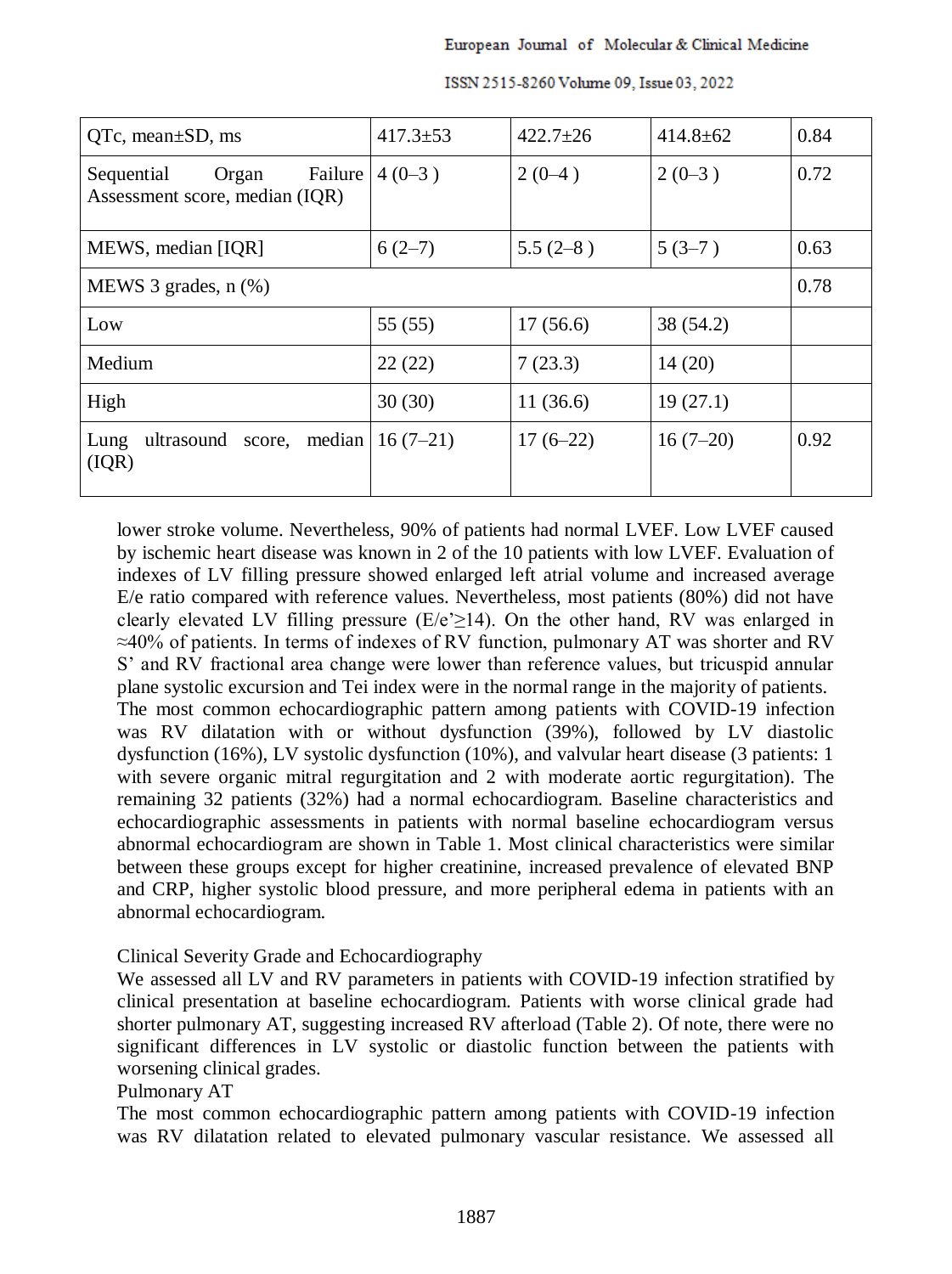clinical characteristics, including comorbidities, stratified by AT tertiles and present them in Table III in the Data Supplement. Patients with shorter AT (suggesting increased pulmonary vascular resistance) were older, had more comorbidities, and had worse lung disease (based on chest x-ray, lung ultrasound, and lower oxygen saturation). They also had higher levels of biomarkers of adverse prognosis (D-dimer, BNP, troponin-I, and CRP). Biomarker Levels

Similar to previous reports,  $2520\%$  of patients with COV- ID-19 infection had troponin levels above the 99th percentile at presentation. Patients with elevated troponin levels were older and had higher BNP levels and MEWS and Sequential Organ Failure Assessment scores but were otherwise similar to patients with nonincreased troponin levels. All LV linear dimensions and parame- ters of radial LV systolic function were similar between patients with and without troponin elevation (Table IV in the Data Supplement). However, patients with high troponin levels had a significantly elevated average E/e′ ratio, suggesting that patients with elevated troponin have worse LV diastolic function and higher left atrial pressure. Indexes of RV hemodynamics and function were poorer in patients with elevated troponin. Pulmonary AT was shorter, RV fractional area change was worse, and RV S' and tricuspid annular plane systolic excursion were lower, suggesting inefficient RV function secondary to increased afterload. Troponin was negatively associated with stroke volume, AT, tricuspid annular plane systolic excursion, and RV fractional area change and positively associated with E-wave velocity, left atrial volume, E/e' ratio, and Tei index in unadjusted analyses. Spearman correlation analyses with the cor- relations coefficients and P values between all biomarkers and LV and RV parameters are shown in Table V in the Data Supplement. The addition of age, MEWS, D- dimer, CRP, and BNP improved the predictive value of all the models (P<0.0001 for all models), but BNP removed troponin from all the models with the exception of RV fractional area change.

We performed analyses on the echocardiographic and clinical predictors of clinical deterioration or death alone. The only baseline clinical parameters associated with clinical deterioration during hospitalisation were obesity (2.7 [hazard ratio (HR), 1.05–6.8]; P=0.03), lower platelet count (0.98 [HR, 0.97–0.98]; P=0.004), lower O2

|                                   | Clinical Grade*    |                    |                    |          |
|-----------------------------------|--------------------|--------------------|--------------------|----------|
| Variables                         | Grade<br>$1(n=60)$ | Grade<br>$2(n=30)$ | Grade<br>$3(n=10)$ | P Value  |
| Age, mean $\pm SD$ , y            | $64.2 \pm 16$      | $72.3 \pm 12$      | $70.4 \pm 20$      | 0.06     |
| Male, $n$ $(\%)$                  | 34(56.6)           | 20(66.6)           | 7(70)              | 0.25     |
| $MEWS$ , mean $\pm SD$            | $4.0 \pm 1$        | $8.9 + 2$          | $12.0 \pm 3$       | < 0.0001 |
| Acuity score (COVID-19 MEWS), (%) |                    |                    |                    |          |
| Low                               | 40                 | 3                  | $\overline{0}$     |          |
| Medium                            | 17                 | 10                 | $\overline{2}$     |          |

Table 2. Patients Stratified by Clinical Presentation at Baseline Echocardiogram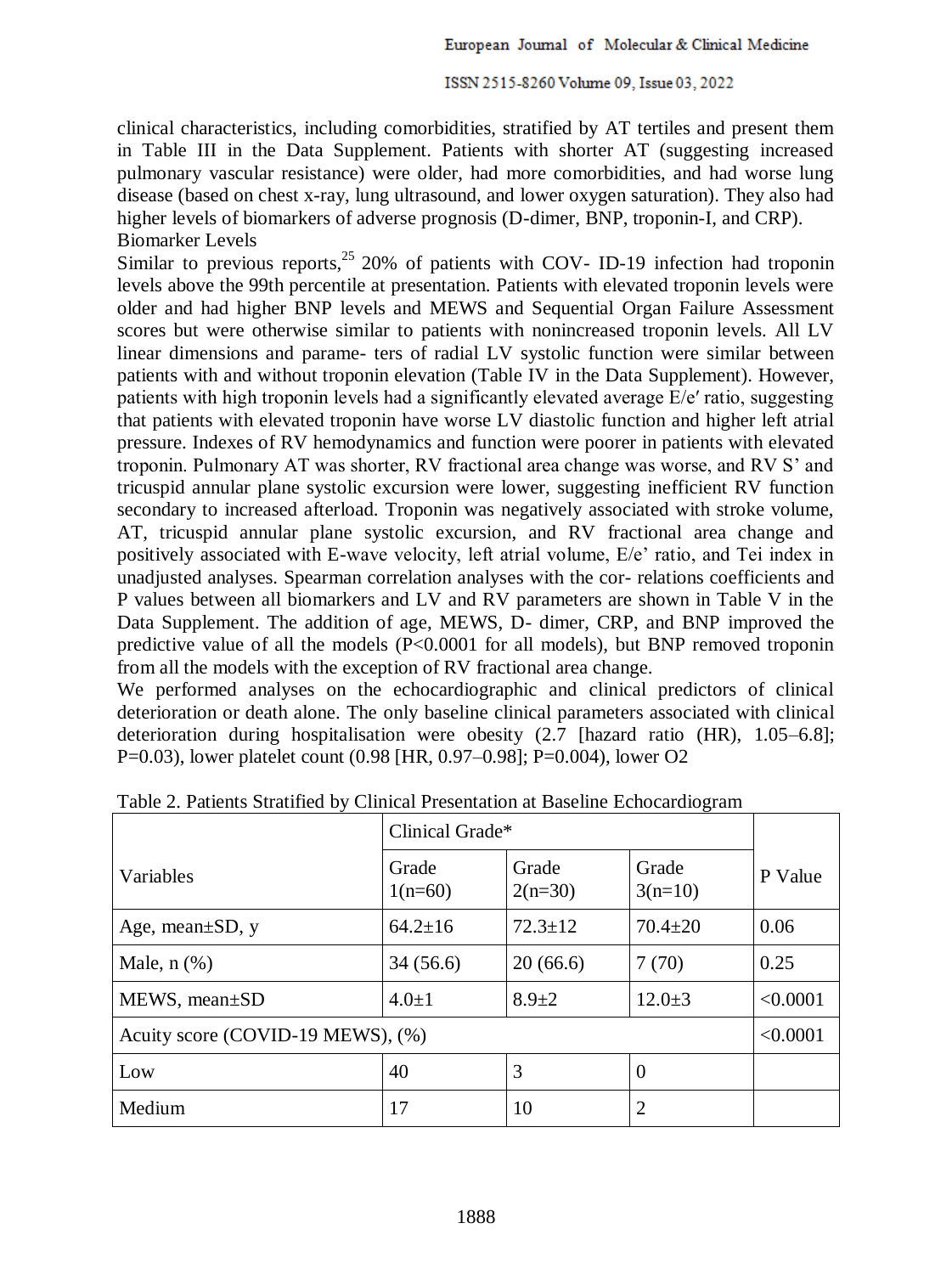| High                                                               | 13              | 17              | 8               |          |
|--------------------------------------------------------------------|-----------------|-----------------|-----------------|----------|
| Troponin-I, mean±SD, ng/L                                          | $21.8 + 49$     | $35.3 \pm 52$   | $942 \pm 2139$  | 0.0005   |
| Positive<br>end-expiratory<br>pressure, mean±SD, cm H2O            | $0\pm 0$        | $0\pm 0$        | $12.1 \pm 3.1$  | < 0.0001 |
| Fraction<br>inspired<br>of<br>O <sub>2</sub> ,<br>mean $\pm$ SD, % | $23 + 3$        | $50+30$         | $71 + 25$       | < 0.0001 |
| O2 saturation, mean $\pm$ SD, %                                    | $96.9 \pm 2$    | $94.0 \pm 3$    | $94.6 \pm 3$    | 0.02     |
| Systolic<br>blood<br>pressure,<br>$mean \pm SD$ , mm Hg            | $136 \pm 21$    | $135 \pm 20$    | $130 \pm 20$    | 0.78     |
| Diastolic<br>blood<br>pressure,<br>$mean \pm SD$ , mm Hg           | $76 \pm 13$     | $74 + 17$       | $73 + 23$       | 0.73     |
| Vasopressor requirement, n (%)                                     | 0(0)            | 0(0)            | 3(30)           | 0.0006   |
| LV assessment                                                      |                 |                 |                 |          |
| EF, %                                                              | $59.2 + 3$      | $59.2 + 4$      | $57.0 + 4$      | 0.32     |
| LVS', cm/s                                                         | $8.8 + 2$       | $8.0 \pm 1$     | $7.5 \pm 1$     | 0.74     |
| LVEDD, mm                                                          | $43.3 \pm 5$    | $46.1 \pm 6$    | $42.7 \pm 3$    | 0.20     |
| LVESD, mm                                                          | $27.8 + 4$      | $30.2 + 5$      | $28.8 + 4$      | 0.21     |
| Heart rate, bpm                                                    | $76.8 \pm 13$   | $82.2 \pm 18$   | $94.7 \pm 24$   | 0.01     |
| Stroke volume, mL                                                  | $60.9 \pm 15$   | $62.3 \pm 21$   | $47.8 \pm 16$   | 0.09     |
| Cardiac output, L/min                                              | $5.6 \pm 1.3$   | $5.8 \pm 2.0$   | $5.0 \pm 1.3$   | 0.44     |
| LA volume, mL                                                      | $56.7 \pm 23$   | $60.6 \pm 25$   | $61.6 \pm 29$   | 0.64     |
| $E$ wave, $m/s$                                                    | $0.67 \pm 0.25$ | $0.65 \pm 0.17$ | $0.56 \pm 0.17$ | 0.41     |
| A wave, m/s                                                        | $0.65 \pm 0.25$ | $0.63 \pm 0.13$ | $0.68 \pm 0.17$ | 0.74     |
| E/A                                                                | $1.13 \pm 0.3$  | $1.09 \pm 0.6$  | $0.76 \pm 0.1$  | 0.14     |
| e' Septal, cm/s                                                    | $6.8 + 1$       | $5.8 + 1$       | $5.8 + 1$       | 0.14     |
| e' Lateral, cm/s                                                   | $8.8 + 2$       | $7.9 + 2$       | $7.6 \pm 1$     | 0.39     |
| $E/e'$ average                                                     | $10.6 + 7$      | $10.5 \pm 3$    | $9.0 \pm 3$     | 0.80     |
| RV assessment                                                      |                 |                 |                 |          |
| RA pressure, mm Hg                                                 | $7.3 \pm 3.1$   | $8.7 + 4.4$     | $9.5 \pm 5.4$   | 0.22     |
| Volume overload, n (%)                                             | 25(41.6)        | 11(36.6)        | 6(60)           | 0.82     |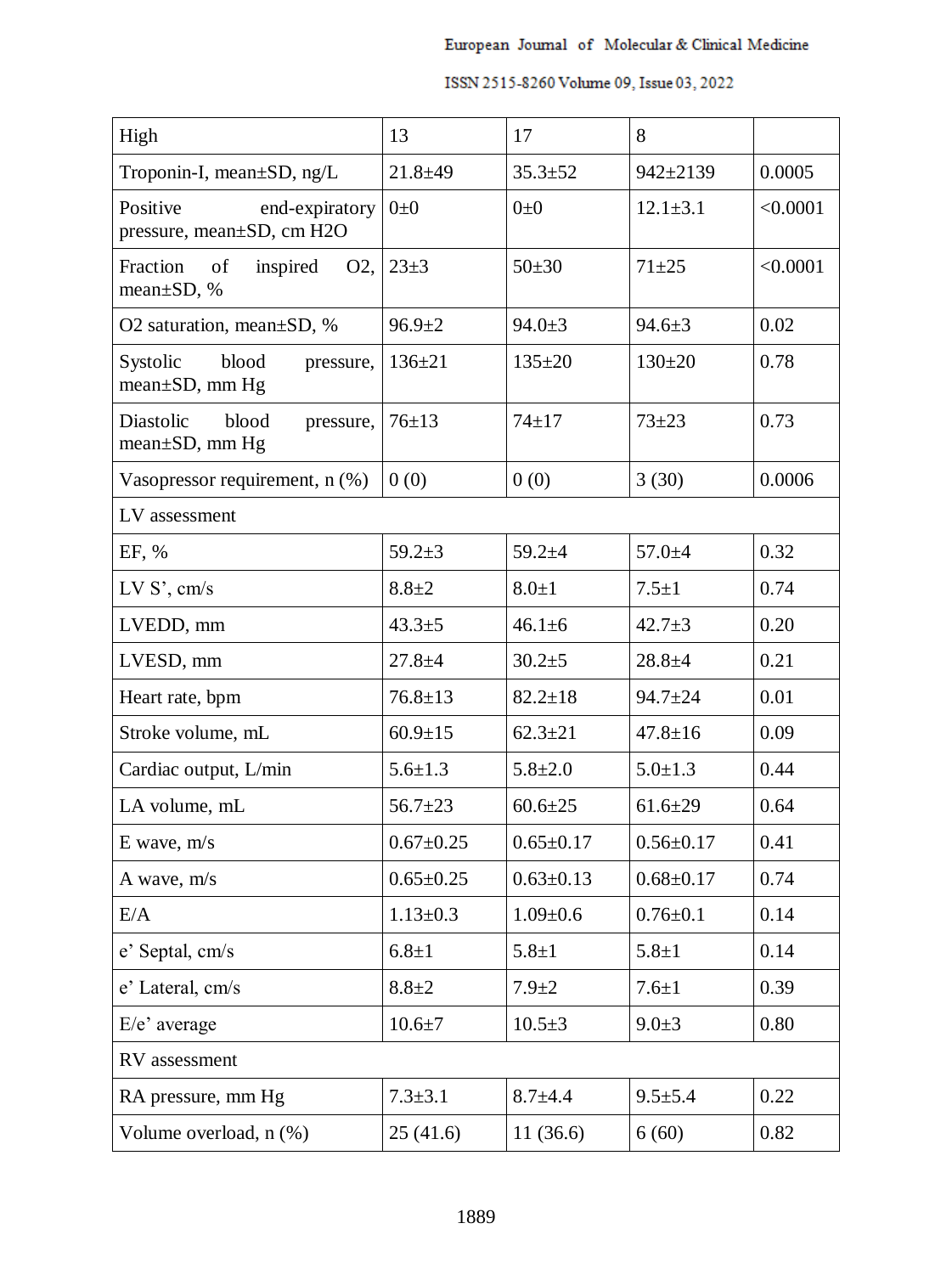| PAT, ms                | $103 \pm 29$    | $82 + 23$       | $87 + 30$       | 0.01   |
|------------------------|-----------------|-----------------|-----------------|--------|
| PAT <100 ms, n $(\% )$ | 28(46.6)        | 26(86.6)        | 9(90)           | 0.0002 |
| RVEDA, cm2             | $22.8 + 4$      | $21.7 + 4$      | $22.0 \pm 5$    | 0.84   |
| RVESA, cm2             | $13.5 \pm 2$    | $13.0 \pm 3$    | $15.1 \pm 5$    | 0.44   |
| RVFAC, %               | $45.4 \pm 9$    | $41.7+9$        | $33.8 \pm 10$   | 0.09   |
| TAPSE, mm              | $2.4 \pm 0.4$   | $2.4 \pm 0.3$   | $2.2 \pm 0.6$   | 0.62   |
| RVS', cm/s             | $12.3+2$        | $12.3 \pm 3$    | $11.1 \pm 2$    | 0.54   |
| Tei index              | $0.45 \pm 0.25$ | $0.39 \pm 0.17$ | $0.43 \pm 0.25$ | 0.72   |

ISSN 2515-8260 Volume 09, Issue 03, 2022

COVID-19 indicates coronavirus disease 2019; EF, ejection fraction; LA, left atrial; LV, left ventricular; LVEDD, left ventricular end-diastolic diameter; LVESD, left ventricular end-systolic diameter; MEWS, Modified Early Warning Score; PAT, pulmonic acceleration time; RA, right atrium; RV, right ventricular; RVEDA, right ventricular enddiastolic area; RVESA, right ventricular end-systolic area; RVFAC, right ventricular fractional area change; and TAPSE, tricuspid annular plane systolic excursion.

\*At the time of baseline echocardiographic evaluation, all patients had dyspnea at rest, stratified to mild disease (oxygen saturation  $\geq 94\%$  at room air; grade 1) in 60, moderate disease (need for noninvasive oxygen; grade 2) in 30, and severe disease (need for mechanical ventilation; grade 3) in 10.

Saturation on ambient air (0.93 [HR, 0.85–1.01]; P=0.03), higher Sequential Organ Failure Assessment score (1.16 [HR, 1.03–1.34]; P=0.02), and higher MEWS (1.17 [HR, 1.06– 1.32]; P=0.006). The only baseline echocardiographic parameters significantly associated with clinical deterioration were low LVEF (2.8 [HR, 1.2–8.0]; P=0.02 for 10% difference) and shorter AT (2.8 [HR, 1.03–8.6]; P=0.03 for AT<100 milliseconds; Figure 2A). The only baseline echocardiographic parameters significantly associated with mortality were low LVEF (3.1 [HR, 1.02–8.2]; P=0.03 for 10% difference), elevated E/e' ratio (1.09 [HR, 1.02–1.3]; P=0.02), increased RV end diastolic area (1.15 [HR, 1.02–1.33]; P=0.04 for 1 cm2), and higher Tei index (1.30 [HR, 1.03–1.8]; P=0.02)

### Sequential Echocardiogram during Clinical Deterioration

In 20 patients, sequential echocardiograms were performed because of clinical deterioration (hemodynamic instability, n=2; cardiac deterioration, n=2; respiratory deterioration, n=16). The time to deterioration was 2 to 13 days (median, 3.5 days). The only parameters that changed significantly were RV-related parameters that worsened significantly in patients once they clinically deteriorated. This included shortening of  $AT(96\pm21)$  milliseconds versus 73 $\pm$ 16 milliseconds; P=0.0001), increase in RV end- diastolic area (21.7 $\pm$ 9 cm2 versus 24.9 $\pm$ 5 cm2; P=0.003), and increase in RV end-systolic area (12.9 $\pm$ 6 cm2 versus 15.9 $\pm$ 9 cm2; P=0.01, baseline versus follow-up for all). LV- related parameters did not change significantly, with only a trend for decrease in LVEF  $(58.5\pm4\%$  versus  $56.3\pm9\%$ ) and no consistent change in E/e'. In patients with clinical deterioration, we found several different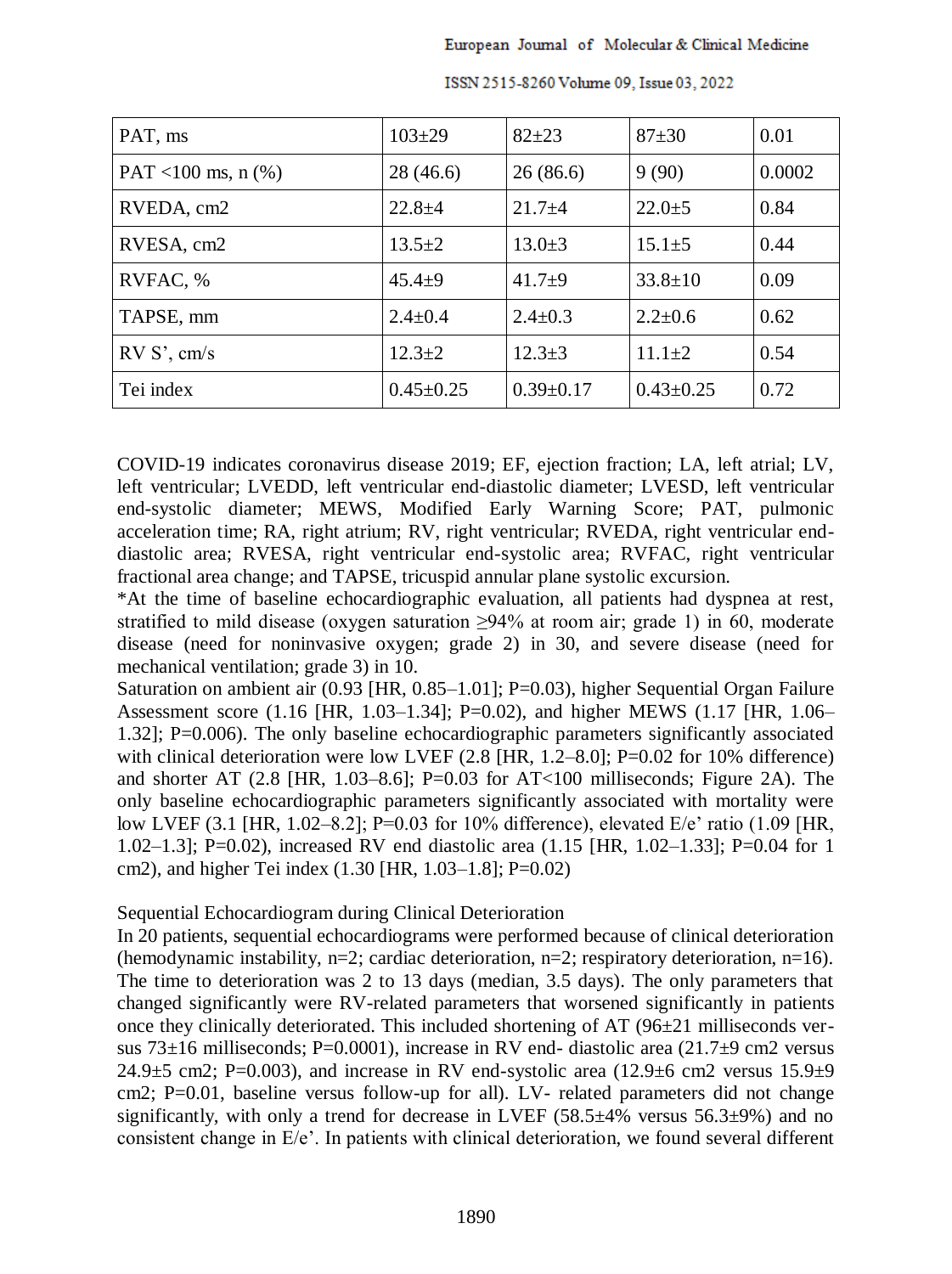echocardiographic patterns. Only 5 patients (patients 8, 13, 16, 18, and 19) showed deterioration in LVEF below normal that was associated with an elevation in troponin levels, suggestive of acute LV dysfunction. An example is shown in Movie I in the Data Supplement. The most common echo- cardiographic pattern (12 of 20, 60%) among deteriorating patients was RV dilatation and dysfunction (combined with LV systolic dysfunction in patients 13 and 18) associated with shortened AT, suggesting elevated pulmonary vascular resistance (in patients  $1-4$ , 9, 11, 13, 14, 16–18, and 20). In 5 of the latter group (patients 1, 9, 11, 16, and 17), a deep vein thrombus was observed in the femoral or popliteal vein after 5 to 16 days (median, 8 days). An example is shown in Movie II in the Data Supplement. In 7 of them, troponin levels increased from baseline (patients 4, 9, 13, 14, 16, 17, and 20). Of note, there were no significant differences in the levels of D-dimer, CRP, any other laboratory measure, or lung ultrasound score between patients with and those without RV dysfunction (P>0.3 for all parameters).The only difference between the patients with RV dysfunction and other deteriorating patients was a higher Sequential Organ Failure Assessment score (3.1 [2–6] versus 1 [1–4]; P=0.03). The last 4 patients did not change their LV or RV echocardiographic parameters during clinical deterioration.

### **DISCUSSION**

Although several case reports have raised concern about acute cardiac injury related to the infection or cytokine storm resulting in LV systolic dysfunction in patients with COVID-19 infection,<sup>26,27</sup> we found that the LVEF was only slightly lower in our patients, with 10% of patients showing a reduction of LVEF <50% at the baseline evaluation (including 2 who had documented low LVEF in a previous examination). These results suggest that although LV systolic dysfunction occurs in patients with acute COVID-19 infection, it is not very common. Compared with reference values, patients with COVID-19 infection had an increased average E/e′ ratio. However, the majority of patients (80%) did not have clearly elevated LV filling pressure (E/e' $\geq$ 14).

In contrast to LV parameters, all indexes of RV hemodynamics and function were poorer in patients with COV- ID-19 infection, especially with elevated troponin, worsening disease grade, or clinical deterioration. The most common abnormal echocardiographic pattern among deteriorating patients (10 of 20, 50%) was RV dilatation and dysfunction associated with shortened AT and normal LV systolic and diastolic function. Many conditions can increase pulmonary vascular resistance or pulmonary pressure in hospitalized patients and precipitate acute RV failure. These conditions include pulmonary embolism (PE) but also hypoxic pulmonary vasoconstriction, decrease in lung volume, excessive positive endexpiratory pressure, pneumonia, hypercarbia, the use of α-agonists, elevated left atrial pressure, or a combination of all these factors. Patients with shorter AT (suggestive of higher pulmonary resistance) were older, had more co morbidities, but, most important, had worse lung disease (based on both chest x-ray and lung ultrasound), lower oxygen saturation, higher LV filling pressure, and higher bio- markers (D-dimer, BNP, troponin-I, and CRP), suggesting that elevated pulmonary vascular resistance in COVID-19 infection is multifactorial and related to parenchymal lung disease, pulmonary vascular disease, and elevated left atrial pressure, all leading to cardiac injury. In 5 of 12 of our patients (42%) with RV dilatation and dysfunction associated with shortened AT, a DVT was observed in the femoral or popliteal vein. We believe that PE is almost certain in these patients.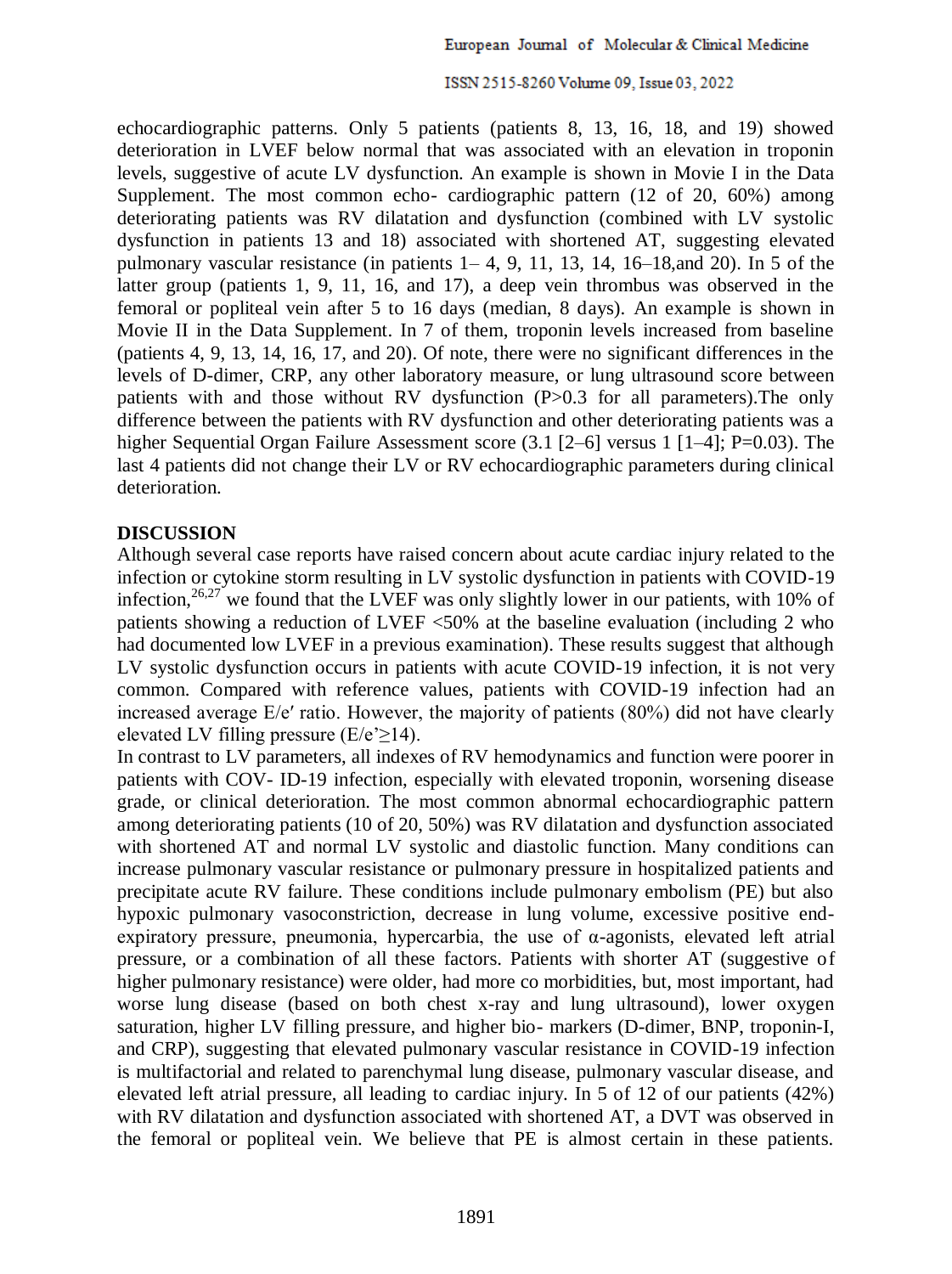However, because computed tomography angiography increases the risk of disease transmission during transportation from designated COVID-19 areas and inevitably increases the risk of direct contamination of the computed tomography area, we performed computed tomography angiography in only 2 of the remaining 7 patients in whom the expected information seemed to be critical for clinical management. Computed tomography angiography showed clear evidence of PE in one of these patients as well, providing further support to the notion that PE contributes to worsening of RV function in COVID-19. During acute RV pressure overload, regardless of its cause, RV systolic pressure increases until function begins to decline, resulting in decreased cardiac output and systemic blood pressure, which may result in decrease in coronary perfusion to the RV, troponin leak, and additional reduction in RV contractility? Furthermore, the decrease in the transseptal pressure gradient between the RV and LV may result in septal bowing at the expense of LV volumes, resulting in abnormal orientation of helical myofibrils and a further reduction in cardiac function. This spiral of events may explain, at least in part, the association between echocardiographic parameters of RV dilatation and dysfunction, biomarkers, and early mortality in our cohort.

### Troponin Levels and Echocardiography

A recent report suggested that mortality increases with elevation of troponin levels to above the 99th percentile.<sup>25</sup> In that report, the prevalence of heart failure in patients with COVID-19 infection was ≈25%, but this result was based on clinical and laboratory evaluation without cardiac imaging. The 20% prevalence of elevated troponin levels in our cohort was similar to that in previous re- ports.3 However, only 3 patients (3 of 20, 15%) had an abnormal LVEF. On the other hand, 6 patients (30%) had E/e'>14 with normal LVEF. From our data, it appears that, in patients with COVID-19 infection, impaired LV diastolic function is more common than LV systolic dysfunction, similar to the results reported for patients with severe acute respiratory syndrome infection  $^{28}$  or other severe infections.<sup>29</sup> Nevertheless, <50% of patients had either LV systolic or diastolic dysfunction in the elevated troponin COVID-19 cohort. In contrast, RV hemodynamics and function were poorer in patients with COVID-19 infection with elevated troponin, and the most common echocardiographic pattern (10 of 20, 50%) was RV dysfunction associated with shortened AT and normal LV function, suggesting that the most common mechanism for troponin elevation in COVID-19 patients is acute RV dysfunction caused by parenchymal or vascular lung disease.

### Lung Ultrasound

Differentiating cardiogenic pulmonary edema from non- cardiogenic pulmonary edema resulting from acute respiratory distress syndrome or diffuse viral pneumonia can be challenging. Identification of diffuse B lines, hilar congestion, and bilateral pleural effusions, especially if they are large, can be suggestive of cardiogenic pulmonary edema from left-sided heart failure. On the other side, the presence of subpleural consolidations, pleural line abnormalities such as irregularly thickened or fragment- ed pleural line, and nonhomogeneous distribution of B lines are more suggestive of noncardiogenic edema. The current definition of acute respiratory distress syndrome requires respiratory failure not explained by cardiac failure or fluid overload and needs objective assessment by echocardiography to exclude hydrostatic edema. In our study, patients underwent lung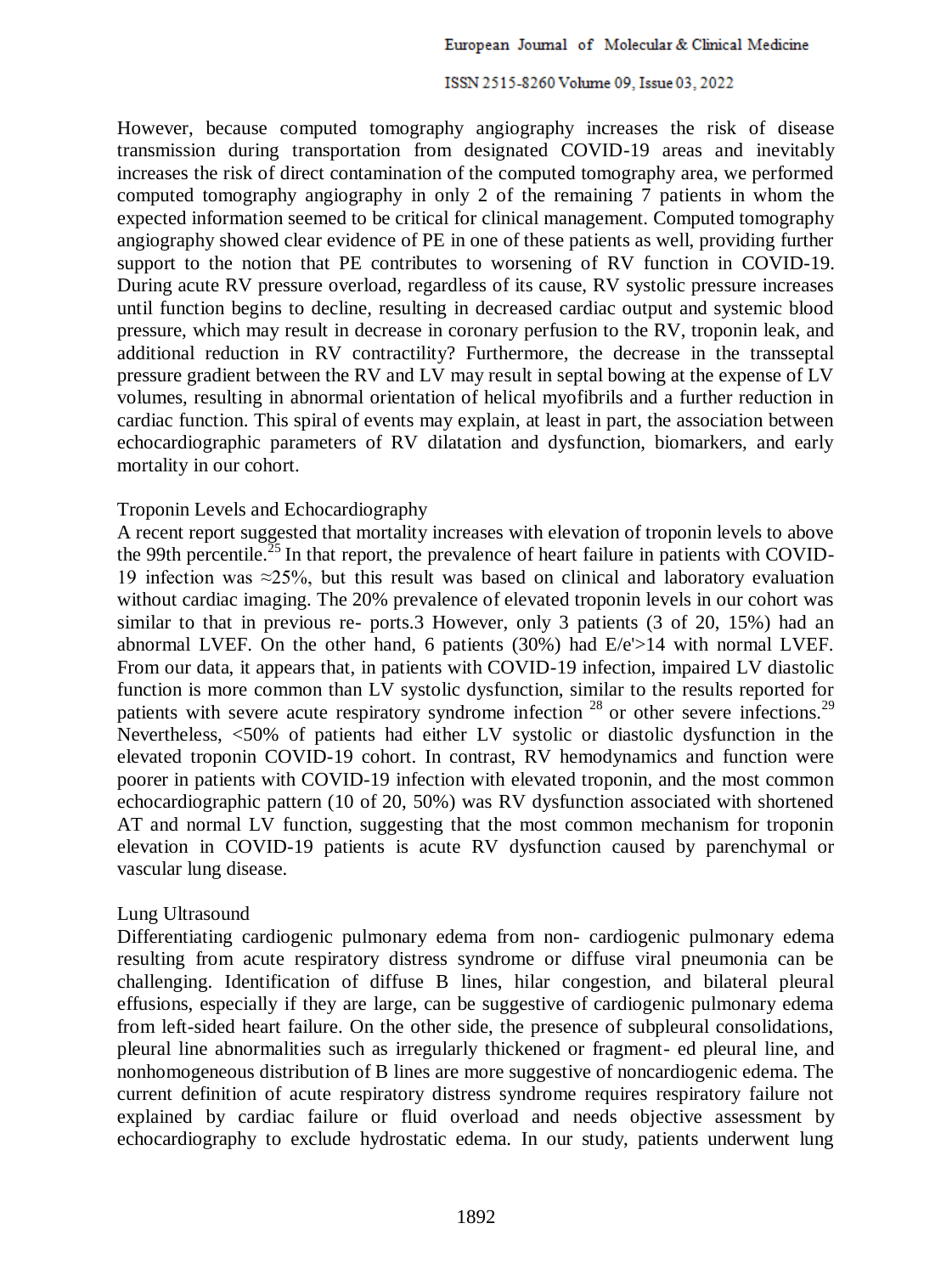ultrasound by the same cardiologist performing the echocardiographic recording. E/e' ratio <15 was found in 80% of patients, and hilar congestion (9%) and pleural effusion (17%) were rare, suggesting that the most common reason for the bilateral B-line pattern in patients with COVID-19 infection was related to noncardiogenic pulmonary edema caused by the viral infection, not to elevated LV filling pressures.

## Echocardiographic Findings after Clinical Deterioration

In the 20 patients who had repeat, clinically indicated echocardiography, the only parameters that changed significantly were those associated with RV dysfunction. Twentyfive percent showed deterioration in LV systolic function, but the most common echocardiographic pat- tern was RV dysfunction with or without imaging evidence for peripheral venous thrombosis. Of note, all 5 patients with evidence for DVT developed the identified thrombus despite preventive doses of low-molecular-weight heparin. This finding is in agreement with recent reports suggesting that COVID-19 is associated with high venous thromboembolism rates, elevated D-dimer and fibrinogen levels, and pathological evidence for microvascular lung thrombosis and occlusion.<sup>30</sup> Furthermore, in several small reports, anticoagulant treatment or tissue plasminogen activator treatment was associated with improved outcome in patients with severe COVID-19 infection.<sup>30,31</sup>The high rate of RV dysfunction with or without DVT in our cohort suggests that venous thromboembolism rates or local microvascular lung thrombosis and occlusion may be very common in hospitalized patients with COVID-19 infection, despite routine use of preventive doses of low- molecular-weight heparin. Whether echocardiography- directed use of higher doses of anticoagulation in these patients will reduce the rates of RV dysfunction and improve prognosis needs larger prospective studies.

## **Conclusions**

The most frequent abnormality was RV dilation with or without dysfunction, possibly related to pulmonary parenchymal or vascular disease. During hospitalization, 20% of patients experienced clinical deterioration, and in these patients, a second echocardiogram showed further deterioration of RV parameters, probably related to increased pulmonary pressures, with or without DVT.

## **References**

- **1.** Zhou, P. et al. A pneumonia outbreak associated with a new coronavirus of probable bat origin. Nature 579, 270–273 (2020).
- **2.** Wu, F. et al. A new coronavirus associated with human respiratory disease in China. Nature 579, 265–269 (2020).
- **3.** Lu, R. et al. Genomic characterisation and epidemiology of 2019 novel coronavirus: implications for virus origins and receptor binding. Lancet 395, 565–574 (2020).
- **4.** Hoffmann, M. et al. SARS-CoV-2 cell entry depends on ACE2 and TMPRSS2 and is blocked by a clinically proven protease inhibitor. Cell 181, 271–280 (2020).
- **5.** Tay, M. Z., Poh, C. M., Renia, L., MacAry, P. A.& Ng, L. F. P. The trinity of COVID-19: immunity, inflammation and intervention. Nat. Rev. Immunol. 20, 363–374 (2020).
- **6.** Bikdeli, B. et al. COVID-19 and thrombotic or thromboembolic disease: implications for prevention, antithrombotic therapy, and follow-up: JACC state-of-the-art review. J. Am. Coll. Cardiol. 75, 2950–2973 (2020).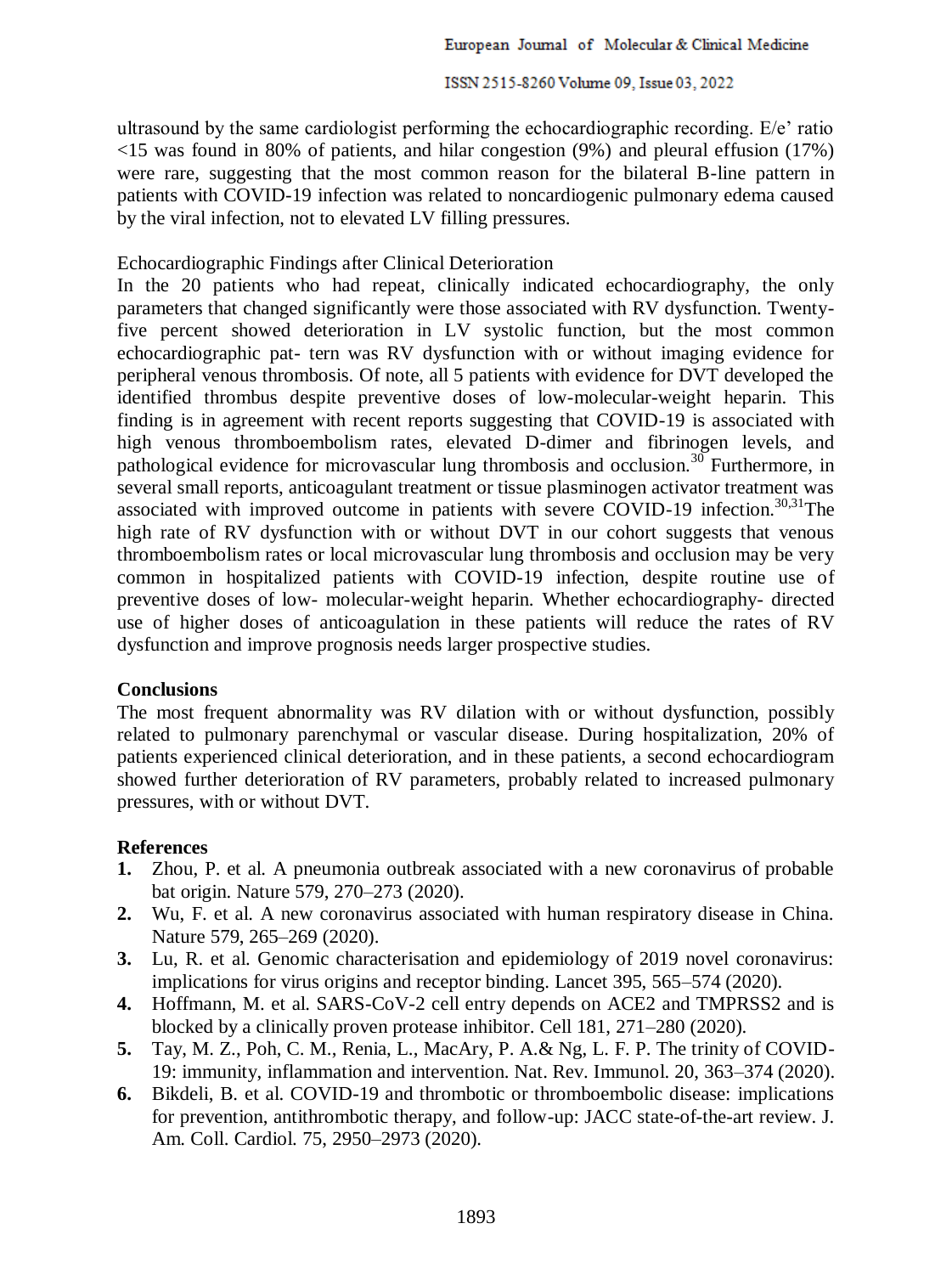- **7.** Connors, J. M. & Levy, J. H. Thromboinflammation and the hypercoagulability of COVID-19. J. Thromb. Haemost. 18, 1559–1561 (2020).
- **8.** Andersen, K. G., Rambaut, A., Lipkin, W. I., Holmes, E. C. & Garry, R. F. The proximal origin of SARS-CoV-2. Nat. Med. 26, 450–452 (2020).
- **9.** Wrapp, D. et al. Cryo-EM structure of the 2019-nCoV spike in the prefusion conformation. Science 367, 1260–1263 (2020).
- **10.** Walls, A. C. et al. Structure, function, and antigenicity of the SARS-CoV-2 spike glycoprotein. Cell 181, 281–292 (2020).
- **11.** Wan, Y., Shang, J., Graham, R., Baric, R. S. & Li, F. Receptor recognition by the novel coronavirus from Wuhan: an analysis based on decade-long structural studies of SARS coronavirus.J. Virol. 94, e00127-20 (2020).
- **12.** Madjid, M., Safavi-Naeini, P., Solomon, S. D. & Vardeny, O. Potential effects of coronaviruses on the cardiovascular system: a review. JAMA Cardiol. [https://doi.org/10.1001/jamacardio.2020.1286\(](https://doi.org/10.1001/jamacardio.2020.1286)2020).
- **13.** Clerkin, K. J. et al. COVID-19 and cardiovascular disease. Circulation 141, 1648–1655 (2020).
- **14.** Driggin, E. et al. Cardiovascular considerations for patients, health care workers, and health systems during the COVID-19 pandemic. J. Am. Coll. Cardiol. 75, 2352–2371 (2020).
- **15.** Zheng, Y. Y., Ma, Y. T., Zhang, J. Y. & Xie, X. COVID-19 and the cardiovascular system. Nat. Rev. Cardiol. 17, 259–260 (2020).
- **16.** Han, Y. et al. CSC expert consensus on principles of clinical management of patients with severe emergent cardiovascular diseases during the COVID-19 epidemic. Circulation 141, e810–e816 (2020).
- **17.** Lambden S, Laterre PF, Levy MM, Francois B. The SOFA score: develop- ment, utility and challenges of accurate assessment in clinical trials. Crit Care. 2019;23:374. doi: 10.1186/s13054-019-2663-7
- **18.** Liao X, Wang B, Kang Y. Novel coronavirus infection during the 2019- 2020 epidemic: preparing intensive care units–the experience in Si- chuan Province, China. Intensive Care Med. 2020;46:357–360. doi: 10.1007/s00134-020-05954-2
- **19.** Lang RM, Badano LP, Mor-Avi V, Afilalo J, Armstrong A, Ernande L, Flachskampf FA, Foster E, Goldstein SA, Kuznetsova T, et al. Recommen- dations for cardiac chamber quantification by echocardiography in adults: an update from the American Society of Echocardiography and the Eu- ropean Association of Cardiovascular Imaging. J Am Soc Echocardiogr. 2015;28:1–39.e14. doi: 10.1016/j.echo.2014.10.003
- **20.** Nagueh SF, Smiseth OA, Appleton CP, Byrd BF 3rd, Dokainish H, Edvardsen T, Flachskampf FA, Gillebert TC, Klein AL, Lancellotti P, et al. Recommendations for the evaluation of left ventricular diastolic function by echocardiography: an update from the American Society of Echocar- diography and the European Association of Cardiovascular Imaging. J Am Soc Echocardiogr. 2016;29:277–314. doi: 10.1016/j.echo.2016.01.011
- **21.** Kitabatake A, Inoue M, Asao M, Masuyama T, Tanouchi J, Morita T, Mishima M, Uematsu M, Shimazu T, Hori M, et al. Noninvasive evaluation of pulmonary hypertension by a pulsed Doppler technique. Circulation. 1983;68:302–309. doi: 10.1161/01.cir.68.2.302